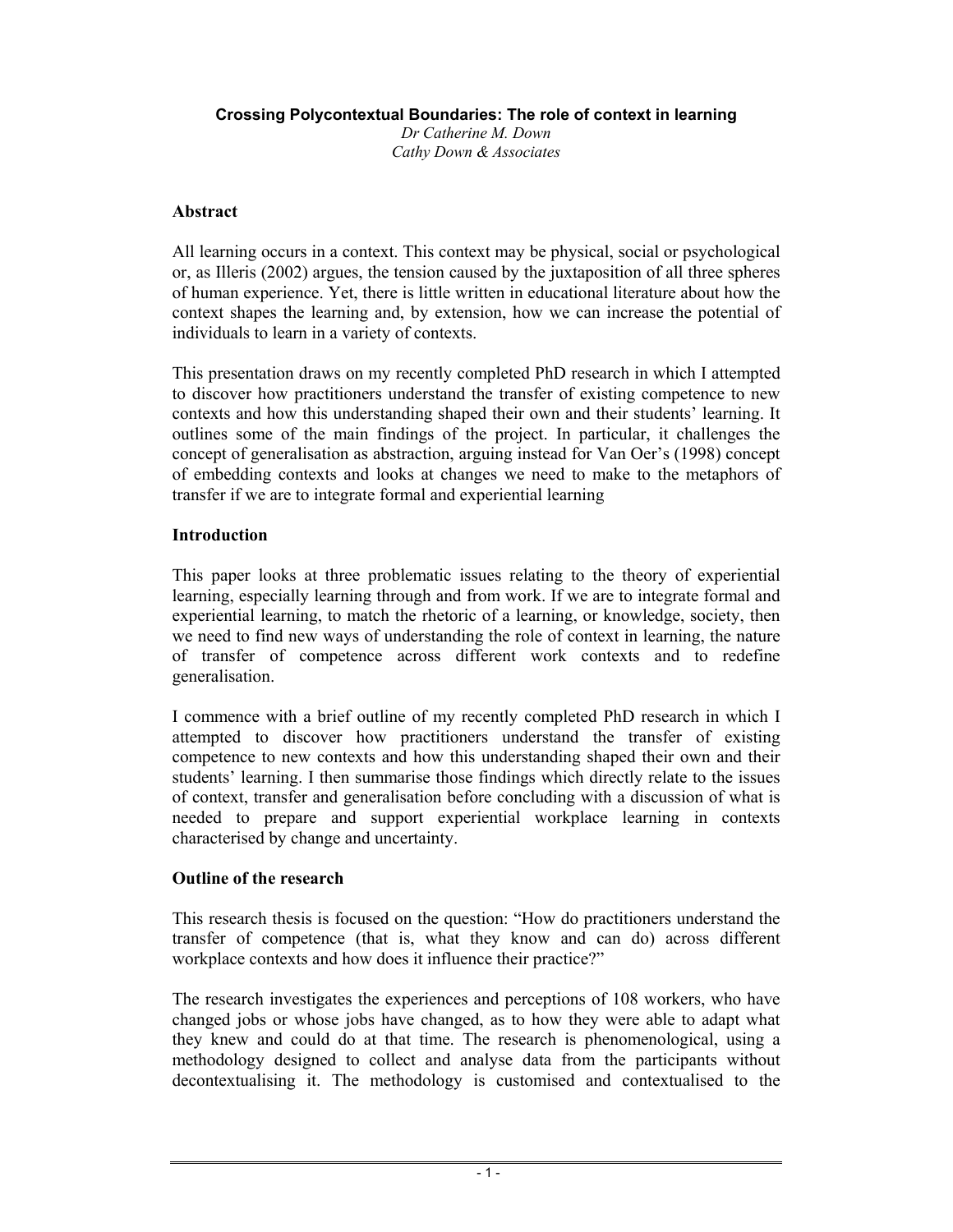research, and uses activity theory, Engeström's theory of expansive learning, grounded theory and discourse analysis to interrogate the research question.

The collection of data occurred over a period of five years and was in two stages, with the second stage validating and building on the first stage. Minimally structured interviews and a questionnaire were the main data collection tools used. Some descriptive statistics have been used but the research is qualitative in intent. The questionnaire used in the second stage of the research was grounded in practice as participants used "stories" of their own experience as the basis of their responses

The research drew on current theoretical positions of learning, transfer, experiential learning, workplace learning, activity theory, qualitative research and reflection on experience. The thesis has been written to foreground the voices of the participants and the insights their experience brings to the research. The research addresses a current gap in research work, carried out in Australia or overseas, which focuses on the transfer of competence across workplaces. The outcomes provide new perspectives on the ways in which practitioners understand transfer and integrate these interpretations into their practice. It strengthens the notions of consequential transfer and generalisation without decontextualisation, and thus makes a contribution to our collective knowledge and understanding.

# **Research Outcomes**

The key outcomes of the research are a metaphoric framework to guide the transfer of competence over different work contexts (Down 2005); a record of the application of new understandings of transfer as a sequence of consequential transitions (Beach 1999); generalisations derived from the embedding of contexts (Van Oers 1998); and an innovative research methodology. In addition, the participants have provided their perspectives on the preparation of, and on-going support for, people entering or crossing workplace contexts, and the consequential, necessary changes to institutional learning.

The research deals with everyday practice and how we learn from it. The findings of the research reinforced my belief that our teaching and learning practice, whether formal or informal, needs to substantially alter to be consistent with our rapidly changing social and technological environments. Such alteration involves a move from learning as the acquisition of information and understanding to learning as an active interaction with the social, physical and psychological environments in order to better understand and work within them.

Over the past two decades, the rhetoric of teaching and learning practice has reflected a move from a teacher centric approach to learning to one which is more learnercentred. The findings of my PhD research suggest that this move needs to go even further. Teaching and learning need to be context- rather than content-centred and learning understood as the knowledge developed by interacting with contexts in thoughtful, reflective processes.

# **Research Findings**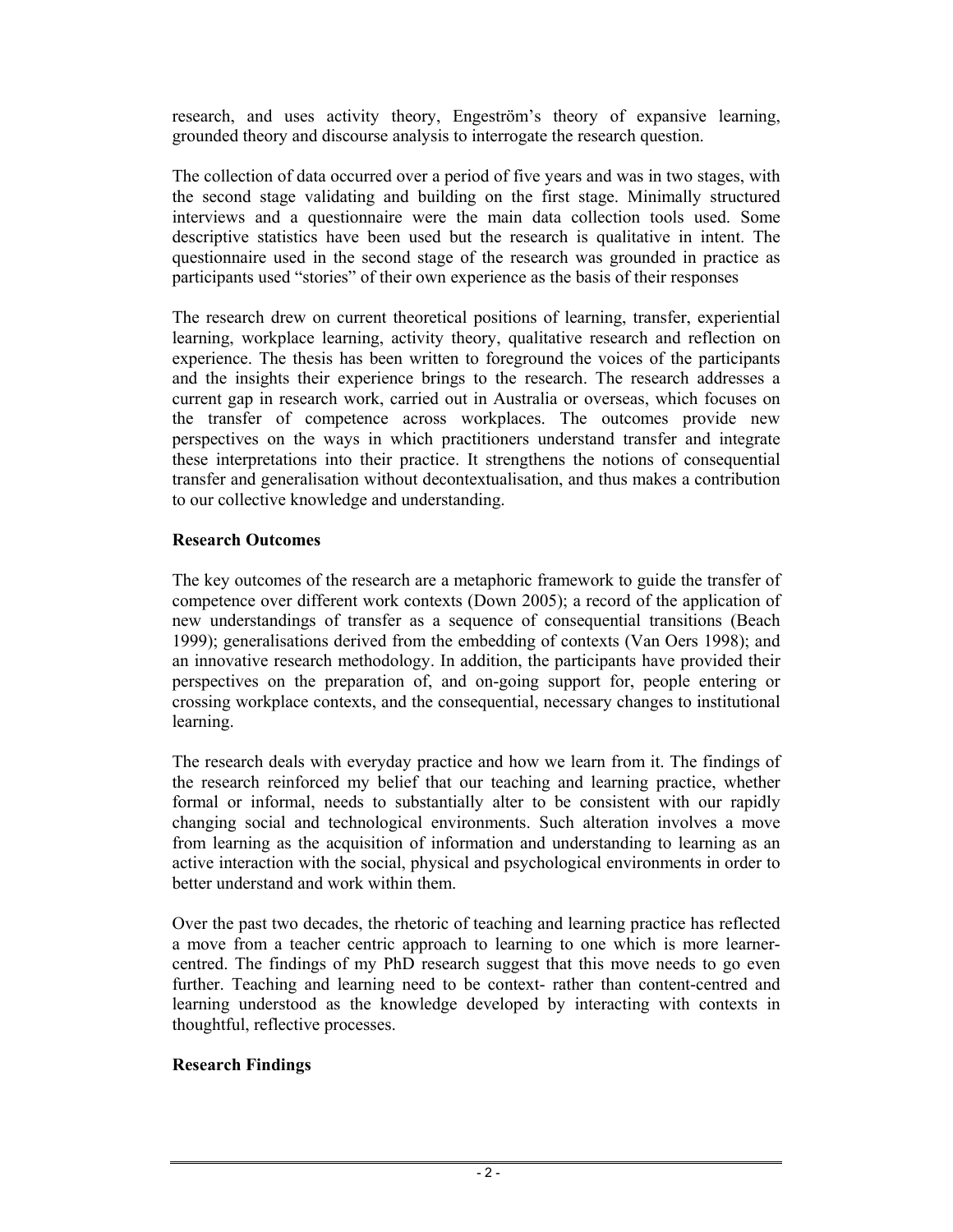The research findings were consistent with a view of learning as an interaction with its context in order to better understand and work within it. Although the research participants were reflecting on their, and their students, learning experiences, the design of the research meant that such reflection was grounded in an experienced scenario, which they had reconstructed. Thus, the reflection was focused on how they had experienced, changed and been changed by the context of the scenario they had chosen to analyse.

This might be termed situated reflection insofar as it is consistent with descriptions and explanations of situated learning. Situated reflection takes on:

The proportions of a general theoretical perspective, the basis of claims about the relational character of knowledge and learning, about the negotiated character of meaning, and about the concerned (engaged dilemma-directed) nature of learning activity for the people involved. (Lave and Wenger 1991, p. 33)

This is whole person reflection in which 'agent, activity, and the world mutually constitute each other' (p. 33). Such reflection may occur on an individual or collective basis; it may be internal or collaborative. My research outcomes included the development of a metaphoric framework to guide such situated reflection. This framework builds on Schön's metaphor of a swamp (1987, p. 3) to describe the lowland of everyday professional practice and uses virtual spaces, each with its own set of physical, social, and psychological contexts, in which the reflection might occur to ensure that the resultant learning and application is both iterative, developing and on-going.

The framework has been outlined in both my thesis (Down 2006) and several conference papers (for example, Down 2005). This paper specifically looks at the issue of the transfer of what we know and can do across different contexts and the learning which accompanies such a transfer.

#### **Rethinking the transfer of learning**

The 'transfer of learning is a multifaceted problem at the core of learning' (Pea 1987, p. 639). The transfer of knowledge is not just an individual achievement. It is embedded in context, impacted upon by our individual ontology, and is multidirectional.

Transfer, as a construct of educational psychology 'refers to the appearance of a person carrying the product of learning from one task, problem, situation, or institution to another' (Beach 1999, p. 101). The issue of transferability is, obviously, an important one with respect to workplace performance. Most of our formal education systems are basically vocational in intent, and based on the assumption that competence (or even individual competencies) are transferable across differing work and education contexts.

The research participants reflected, as might have been predicted, a range of understandings about the transfer of competence. However, contrary to expectations, the majority appeared to recognise the interactive nature of transfer and its role in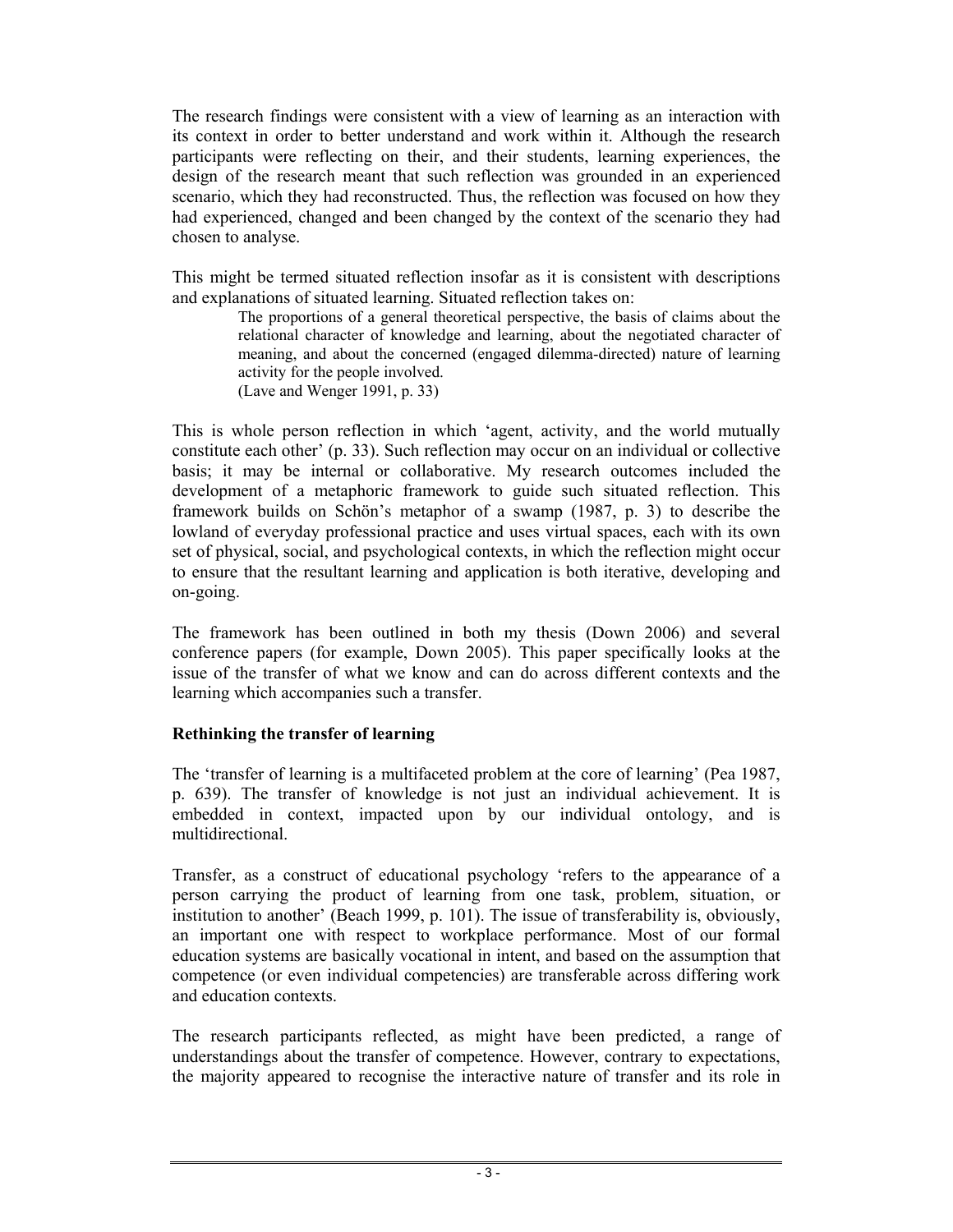learning. Such responses supported the link between transfer and effective assessment of competence as put forward by Bransford and Schwartz (1999).

They consider that research on transfer has provided us with a window on the value of different learning experiences (p. 62). That is, our assessment of learning should be based on measures of transfer rather than memory. They also expanded on Broudy's (1977) concept of "knowing with", that is, 'by knowing with our cumulative set of knowledge and experiences, we perceive, interpret, and judge situations based on our past experiences' (p. 12).

My understanding of transfer has been greatly influenced and transformed by the work of Beach (1999; 2003). His work has resolved the basic contradictions in the earlier work of cognitive researchers who described transfer as if it is the learning and not the learner who is crossing across different context. It is, therefore, largely the understandings which come from a study of the work of consequential transitions and of polycontextual boundary crossing which provide a theoretical basis for this thesis in terms of how transfer is understood by the participants.

Beach (1999; 2003) identifies six problem areas with the metaphor of the transfer of learning, that is:

- 1. transfer defines a narrow and isolated aspect of learning
- 2. transfer has an agency problem
- 3. transfer is no different than "just plain learning"
- 4. transfer environments are assumed to be static
- 5. transfer assumes a "launch" model of person-environment relations (that is, earlier learning determines the trajectory of later learning
- 6. transfer is difficult to intentionally facilitate.
- (paraphrased from Beach 1999, pp. 107-110)

By moving away from the metaphor of transfer to the metaphor of consequential transition (pp. 110-111), Beach also disposes of two unnecessary distinctions which are associated with the transfer metaphor, that is, transfer at the task level and transfer at the level of larger forms of social organisation; and intentional from unintentional transfer (p. 110). He did this by first redefining the process as generalisation, which he defined as 'the continuity and transformation of knowledge, skill and identity across various forms of social organization' (p. 112). His definition recognises that 'learners and social organisations exist in a recursive and mutually constitutional relation to one another across time' (p. 111).

This generalisation process is not an abstraction as it is obtained without decontextualisation (Van Oers 1998, p. 136). Such generalisation requires systems of artefacts to:

> create continuities and transformations through social situations. The process of generalization and systems of artefacts weave together changing individuals and social organizations. … [this] can involve transformation, the construction of new knowledge, identities, ways of knowing, and new positionings of oneself in the world. They are consequential for the individual and are developmental in nature, located in the changing relations between individuals and social activities. (Beach 1999, p.113)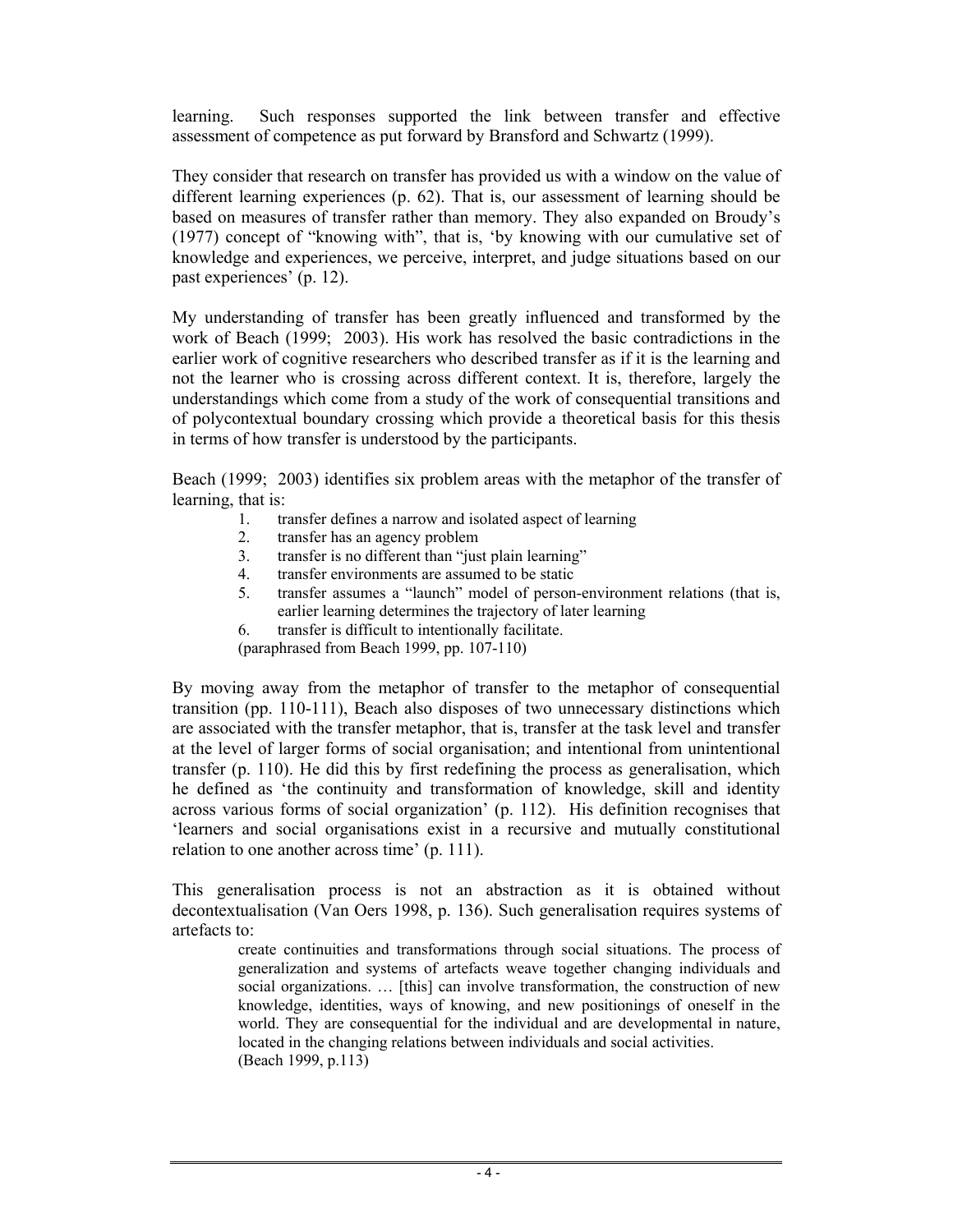This developmental and transformational concept of transfer links situated learning (Lave and Wenger 1991), later work on communities of practice (Wenger 1998; 2002; Wenger; McDermott and Snyder 2002), human activity systems (Engeström 1987; Vygotsky 1978) and expansive learning (Engeström 1999a; 1999b).

The responses made by the research participants gave strong support to the concept of significant transitions and on generalisation through embedding contexts. They provided a basis for the argument that the metaphor of transfer needs to be replaced by that of significant transitions (Beach 1999, p. 12). That is, when individuals cross contextual boundaries, there are significant experiences which need to be reflected upon, in both an anticipatory and a retrospective sense, in order to understand, and ascribe meaning to, the new situation. This process of meaning-making constructs our identities, both as a learner and a worker. It is a two-way process – when an individual moves in to a new context, both the individual and the context will significantly change. Individuals need to recognise and be proactive with their agency in this process, in order to empower themselves as active members of their new community of practice. Their learning, as a response of the change process their boundarycrossing has initiated, moves from being peripheral to integral as they seek and gain membership of the workplace community.

Four types of consequential transition are identified by Beach, that is:

… lateral, collateral, encompassing and mediational. Lateral and collateral transitions involve persons moving between pre-existing social activities. Encompassing and mediational transitions have people moving within the boundaries of a single activity or into the creation of a new activity. (Beach 1999, p. 114)

The stage 2 participants provided, through their "stories", examples of the four types of consequential transitions identified by Beach: lateral, collateral, encompassing and mediational. 'Lateral transitions occur when an individual moves between two historically related activities in a single direction' (1999, p. 114). This type of unidirectional movement was the most common type of transition described by the participants. For example, one participant described his experience in mentoring a younger friend over a period of twenty-one years when he wrote:

Marc started teaching in 1974 and spent the next 21 years as a classroom teacher of maths and chemistry. His teaching career as a subject co-ordinator, level coordinator, curriculum co-ordinator, house master and designer of school timetables mirrored mine to a large extent. He was a brilliant teacher and tutor but not formally promoted in the Government system. With a Ph.D in Chemistry and Honours in Mathematics, he was exceptionally qualified in comparison with other teachers in government secondary schools.  $(s2p061)$ 

'Collateral transitions involve individuals' relatively simultaneous participation in two or more historically related activities' (Beach 1999, p. 115). For example, one participant traced a significant series of consequential transitions which moved from school student to self-employed architect when she wrote:

This transfer and movement is over a long time, being 1968 – 1984, mostly as a single mother. During this time I moved from being an interior design student (art student) to working in a restaurant (waiting, cooking  $\&$  finances), designing crafts for weekly magazines, church organist, engineering draftswoman, architectural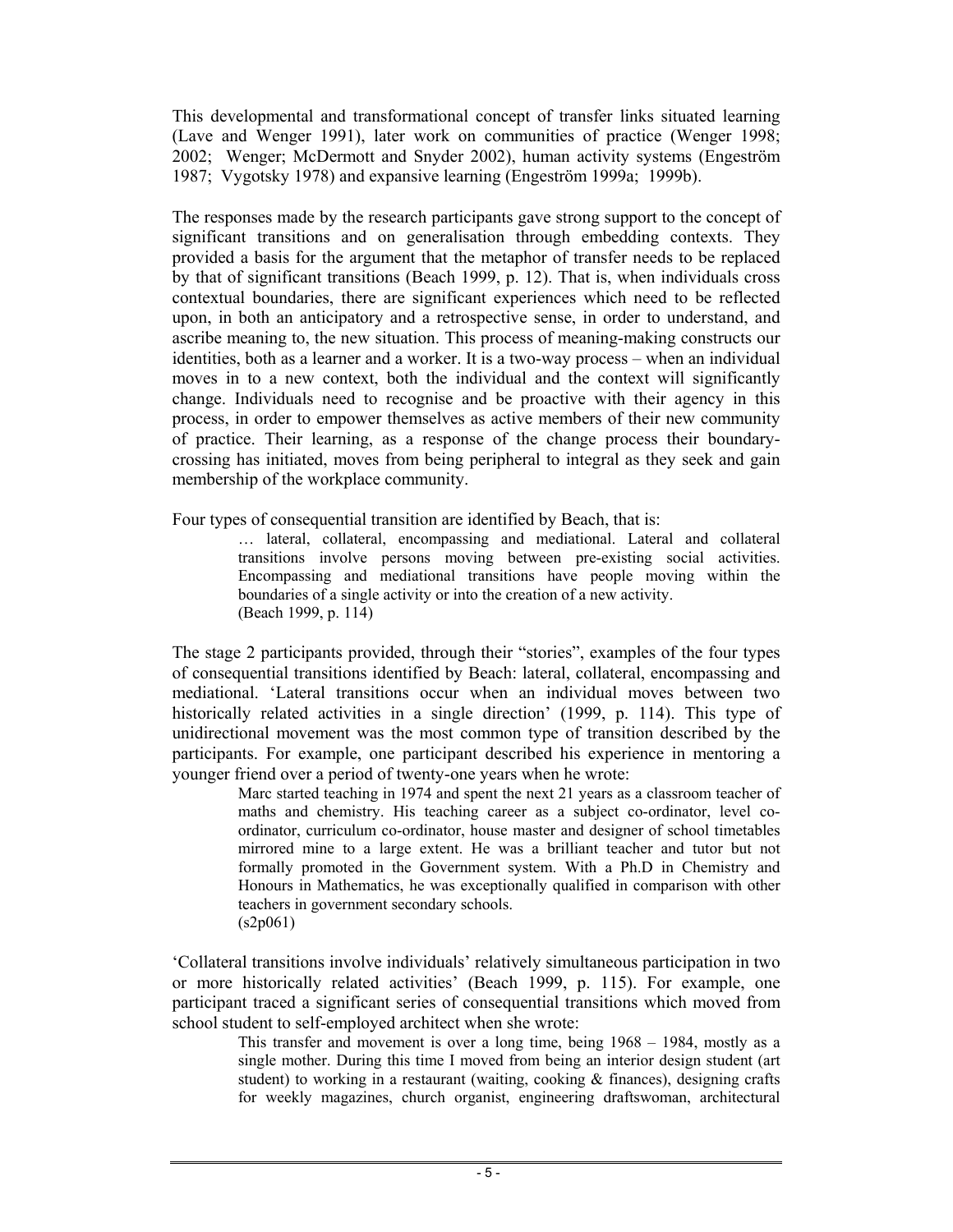draftswoman, building supervisor, architectural student and, finally, qualified architect.

All of the experiences and scenarios provided greater reference points upon which to refer to the designing of spatial configurations and the understanding of the building process. The skills were theoretical, physical (= drafting), emotional and social. Architecture encompasses all of life and so no learning experience is wasted.

(s2p011)

Many of the stages outlined above were collateral transitions: being an interior design student; working in a restaurant; and designing crafts for weekly magazines all occurred concomitantly. These changes also show that collateral transitions often run counter to societal notions of development. For example, the participant repeatedly gained qualifications in one sphere, for example in building and construction and then returned to study architecture whilst working as a professional building supervisor.

Examples of collateral transitions from participants were only described by women participants, and were often concerned with enrichment and challenge, rather than being directly concerned with their working trajectories. In a second example of a collateral transition, one of the participants described her movement from working as a potter to writing  $TAFE<sup>1</sup>$  curriculum when she wrote:

> I was a potter. My core business was throwing pots on the wheel, decorating them, firing them and selling them. I designed and developed my own range of pottery researching appropriate glazes and firing techniques. Additionally however I took on projects that interested me. I built a pottery studio with a friend and received a grant to assist. I wrote articles on pottery for craft magazines. I was on a project working group that established a large arts centre in Melbourne. I assisted in large events organised for that arts centre and I ran workshops for the community. I also taught pottery to Aboriginals rehabilitating from drug and alcohol abuse, unemployed people, children and a talented autistic person. I worked collaboratively with other artists. I communicated effectively with a large range of people.

> Then one day I turned around and decided that I needed to earn a lot more money and decided to look for a well paid job. I successfully landed a temporary job writing curriculum for TAFE. I was appointed to a permanent position as an accreditation officer with the State Training Authority soon after. Someone explained the idea of transferable skills to me and that is the basis on which I successfully made such a dramatic change. (s2p022)

It is interesting that this participant gave the details of these collateral transitions only as background to the move she understood as transfer - that is, the lateral transition from working as a potter to writing TAFE curriculum. Yet this significant move was underpinned by her experience in collateral transitions and the crossing of contextual boundaries on a day-to-day basis.

'Encompassing transitions occur within the boundaries of a social activity that is itself changing. ... Like lateral transitions, encompassing transitions involve a clear notion of progress, although it is associated with the direction taken by the changing activity

l 1 TAFE is the acronym for Technical and Further Training which, in Australia, is the public arm of the vocational education and training activity.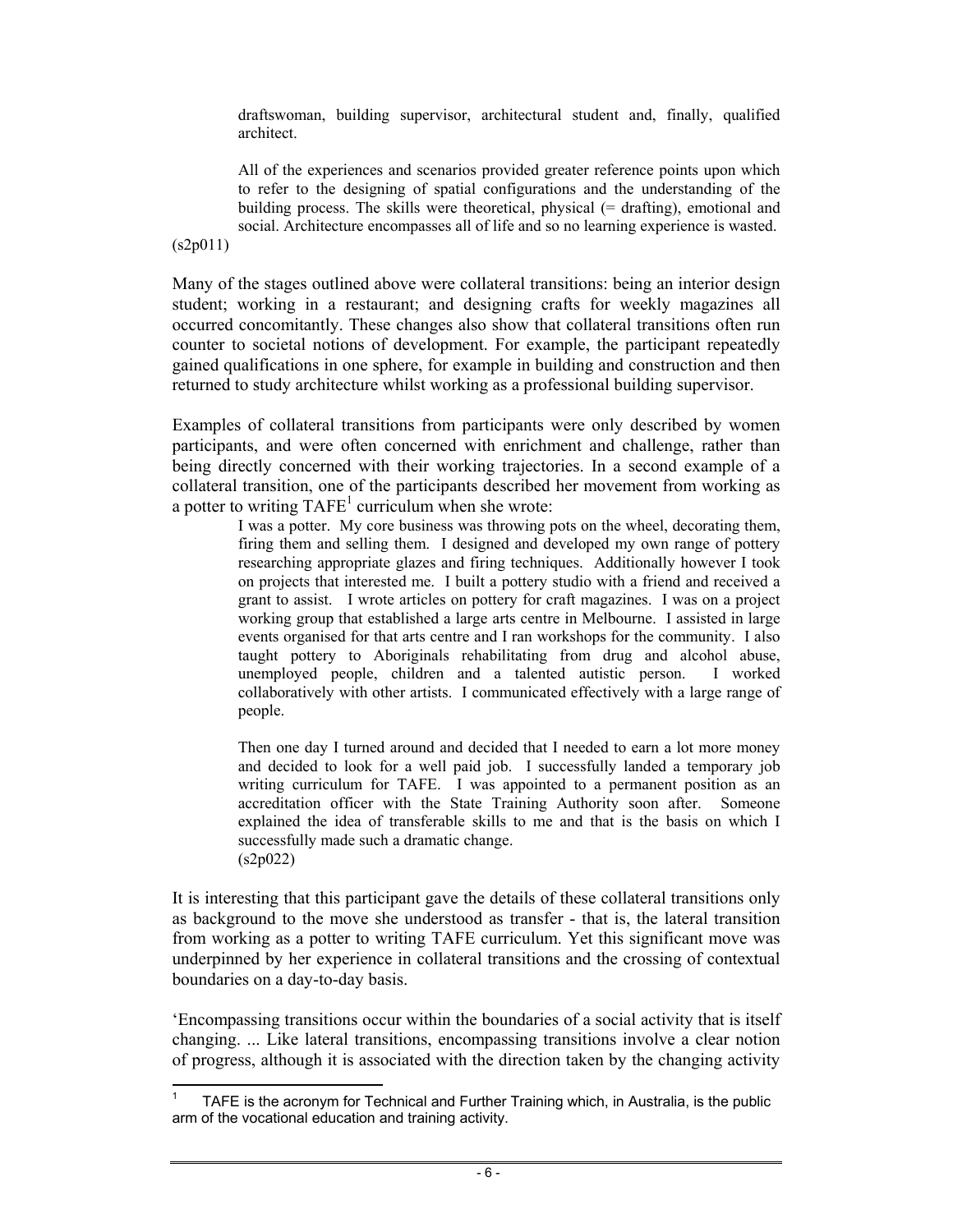rather than the direction of the individual moving between activities' (Beach 1999, p. 117). One example of an encompassing transition is the following account of a change in role within the same workplace. The participant relating this wrote:

I'm reflecting on the situation of the training administrator who joined me in the training section of the industry association. Prior to her taking on this new role she had been working in an administrative/secretarial role in another section of the industry association and moved into the training function as a completely new role. She had to learn about the training activities, provide advice and assistance to members inquiring about courses, undertake all the electronic setting up and formatting of information as well as being able to enrol participants in courses, provide confirmation of their enrolment, ensure they were appropriately invoiced, etc .

In this situation, the work functions are changed which means that new skills and knowledge will, in all likelihood, be needed. In addition, although the work context may superficially remain the same, it has changed insofar as the person's relationship with that context has changed and, therefore, how he or she experiences that context, has also changed.  $(s2p012)$ 

'Mediational transitions occur within educational activities that project or simulate involvement in an activity yet to be fully experienced' (Beach 1999, p. 118). Most of the stories told about expected situations of transfer might be described as mediated transitions. For example, a new retiree wrote:

> This might sound crazy, but I have found the need to mentor myself into meaningful retirement – as there is no-one else to assist me.

> As I have recently retired, I have proactively gone out to acquire new skills/knowledge, namely in the arts/history fields so that I might broaden my knowledge/appreciation base for the world I live in. In addition, I have recognised the need to develop skills in some areas to prepare me for a purposeful retirement e.g. learning to bowl (even though I feel that I am not quite ready).  $(s2p015)$

Our learning from these consequential transitions, arises from the social, cognitive and emotional tensions (Illeris 2002, p. 18) which are a necessary consequence of our boundary crossing and subsequent activities. This learning is situated in three ways, that is, practically; in the culture of the occupation and/or the workplace; and in the social world (adapted from Evans and Rainbird 2002, pp. 17-18).

The stage 1 participants identified these three aspects of transfer within their responses. As one of them said:

There's the work we do, the people we work with and the culture of the place – how we do, and feel about, things around here. They are all involved – it's not that one is more important than the others. (s1p13)

Similarly, the stage 2 participants recognised the 'three integrated dimensions of the learning process' (Illeris 2002, p. 20) which was generated by intercontextual boundary crossing. Van Oers' process of continuous progressive recontextualising (1998, p. 141) was recognised by a number of respondents in terms of the exploration of and comparison of contexts to find the degree of "fit". This enables the embedding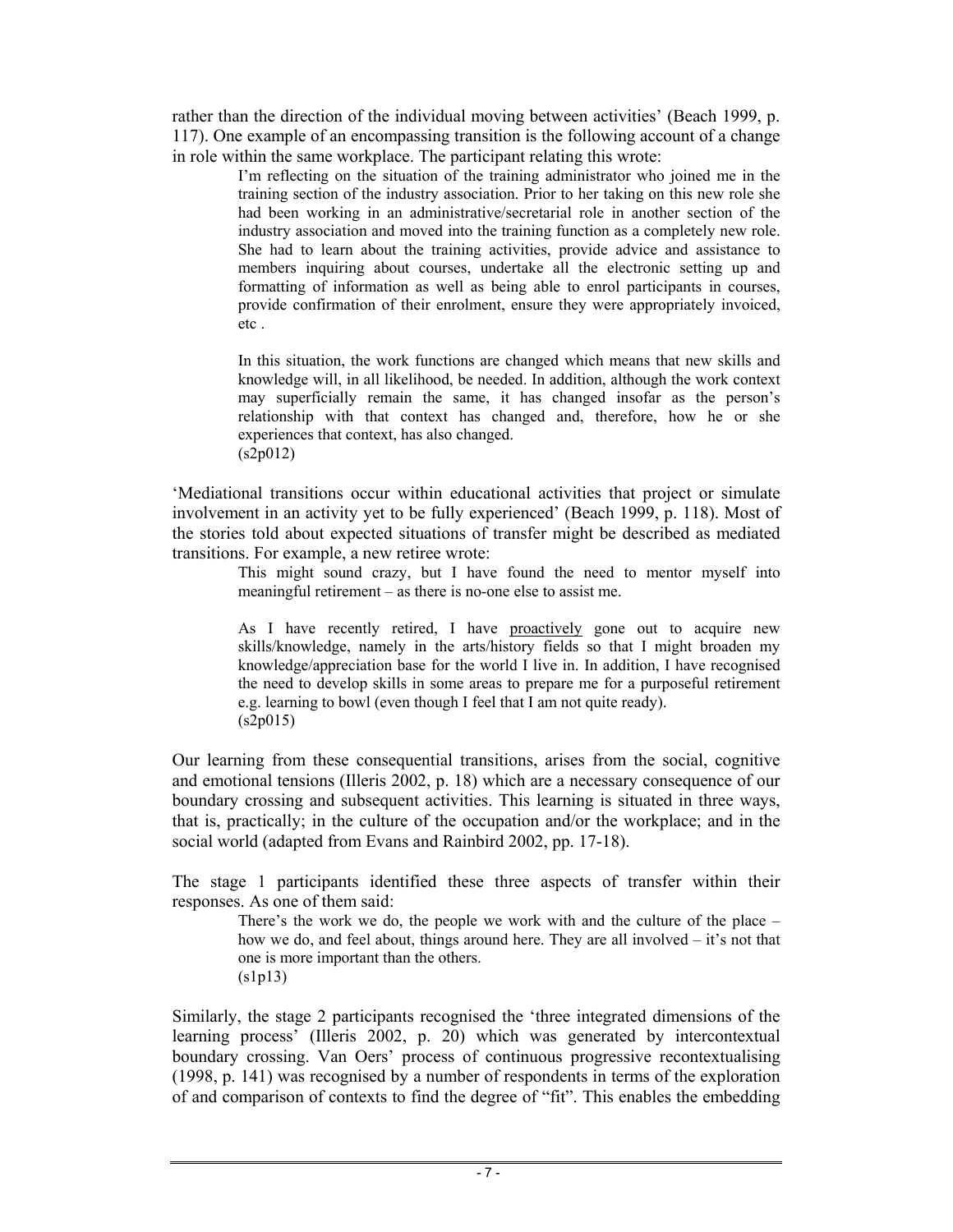of the old context in the new and is not, in Van Oers' view, an infrequent activity which only occurs when crossing contextual boundaries but one which is occurring on a continuous basis as we interact with our environment and our learning is mediated by the artefacts we use to manage social change.

The transfer, or recontextualisation, of knowledge and skills from one activity to another requires socio-cultural and ideological learning. As Rogoff and her colleagues wrote:

> … children extract sociocultural knowledge by discerning variations and commonalities across activities as they attend to the ordinary, repeated practices of care givers that are systematically linked to economic and political practices. (Rogoff; Radziszewska and Masiello 1995, p. 129)

Dyson's (1999) writing is based on observations of developing literacy skills in young children. She argues that it is not how children apply previous learning to new learning but, rather, 'how they assume new roles and responsibilities within ever evolving activities' (p. 156). She argues that much of the scaffolding or support currently given to learners is premised on the intention of the activity rather than recognising that 'interaction is both situated within and constitutive of events' (p. 156).

This means that supporting the transfer process, or the consequential transitions across work contexts, requires more than simply making sure that the boundary crossers have the necessary technical skill to do their assigned jobs. It requires support in identifying variations and commonalities in the activities involved and the context in which such activities are situated. In addition, it requires proactively enabling workplace learners to assume new roles and responsibilities as they learn through interaction with the workplace context.

The questionnaire, used in stage 2 of the research, included a question on patterning within the group of items concerned with the initial internalisation of learning or enactment. Most of the participants acknowledged that the recognition of similarities is an important part of learning. However, just over half of the participants believed that patterning would result in only superficial learning unless it was accompanied by a conscious search for difference. Thus as one participant wrote:

I think that patterned behaviour is important, but mainly insofar as it throws into sharp relief the differences between the new and the old situations and, as you suggest above, provides a base to be seen to be doing the right thing while you are trying to find out what it should be, e.g. the strategy of checking out what experts in the field do. (s2p018)

Thus enactment becomes the process of trial and error, based on one's initial assessment of variations and commonalities, until it is possible to embed the activities and the contexts within each other. As a result of this process, it is the differences which are significant. Thus boundary crossers need to recognise that patterns 'are dynamic and they, [the learners], have the power to change them'  $(s2p041)$ , and that they 'can lead to complacency and the failure to appreciate the newness of a situation'  $(s2p071)$ .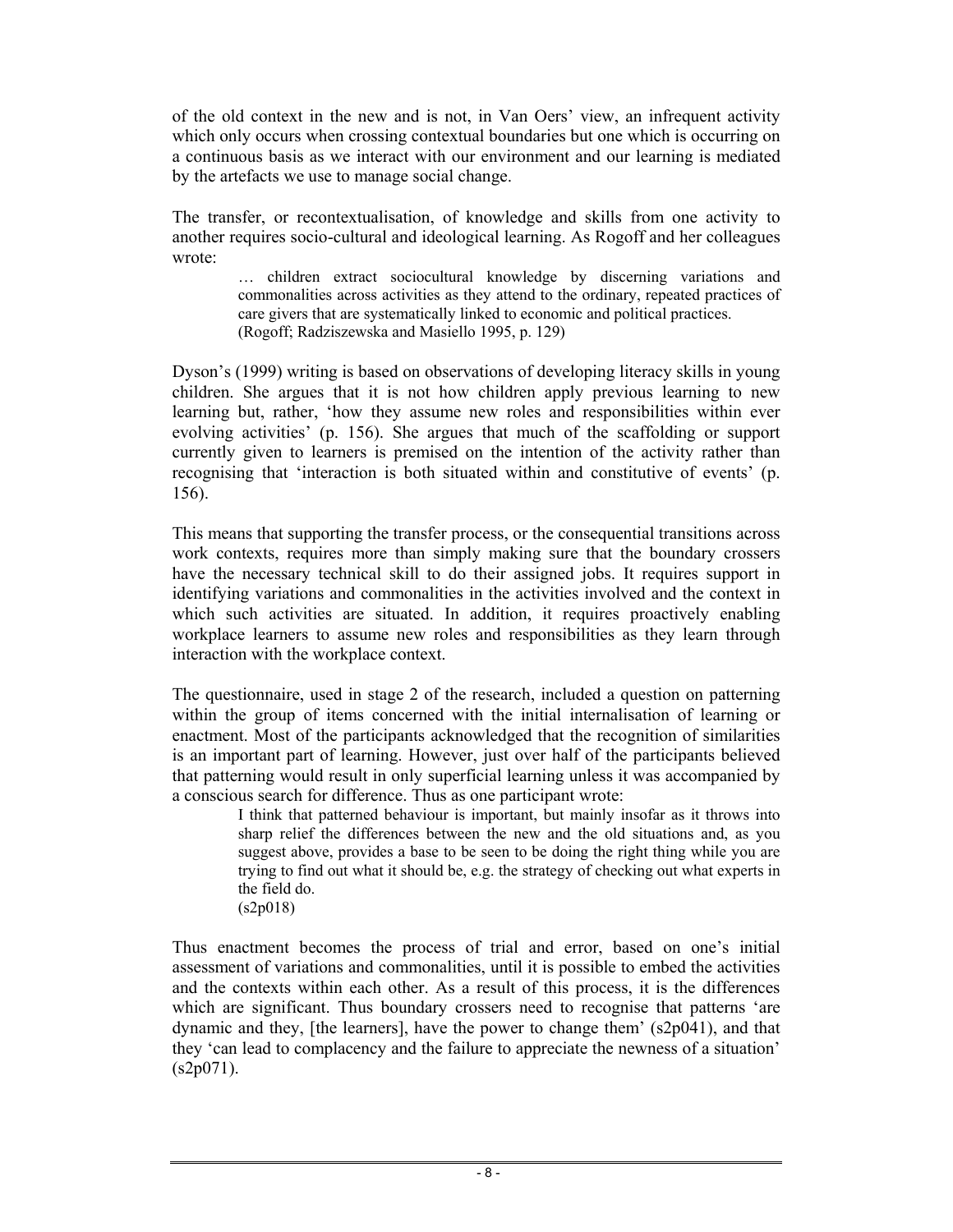On the other hand, unless learners 'use reflection to significantly unpack the way that they pattern the response … they are not able to interact with changing environments rapidly' (sp2041). Other negative aspects on a reliance on patterning included 'being influenced by the behaviour of the workplace group and thus failing to learn deeply and thus be able to adapt and innovate' (s2p038); and substituting patterning for learning and, thus, failing to come to terms with difference, diversity, ambiguity and uncertainty. This means that they are 'not able to deal with contingency; an everyday occurrence in the workplace' (s2p052).

These ideas are supported by the work of Marton and Booth (1997) who argue that learning results from experience and our awareness of that experience. They write:

> Our prime interest is in the *variation* in the ways in which people are capable of experiencing various situations or phenomena. This variation reflects *differences* in what aspects of the situation or phenomena are discerned and simultaneously focal in awareness. By *aspect* we mean a dimension of variation – that which, once set in focus and no longer taken for granted, becomes potentially open to variation in awareness. If you become aware that something *is* in a certain way, then you also become aware that it *could be* in some other way. (p. 207)

In Marton and Booth's work, the term "awareness" is used to denote the learner's way of seeing, experiencing, handling and understanding various aspects of the world. In that sense it is used in a much more active sense than its more common use. Our awareness is the product of our learning and directs our actions and is the rationale of our evolving roles and responsibilities.

#### **Conclusion**

Rethinking transfer is just the beginning of a change in the way we view learning as thoughtful interaction. The research showed that the perceptions of practitioners, based on their practice and experience, have already begun to embrace these ideas in response to the changing social worlds they inhabit.

This paper has only just touched the surface of the concepts which are commensurate with a change in thinking about transfer and its implications for teaching and learning practice. Rethinking the concept of generalisation is also important, as is the understanding of the demands and processes of polycontextuality. It is imperative that such ideas are researched, disseminated and adopted into everyday educational practice if we are to meet the challenges of learning and working within a knowledge society.

#### **References**

Beach, K. (1999). Consequential transitions: A sociocultural expedition beyond transfer in education. *Review of Research in Education*. Iran-Nejad, A. and Pearson, P. D. (eds.). Washington, D.C., American Educational Research Association. **24:** 101-140.

Beach, K. (2003). Consequential transitions: A developmental view of knowledge propagation through social organizations. *Between School and Work: New perspectives on transfer and boundary-crossing*. Tuomi-Gröhn, T. and Engeström, Y. (eds.). Oxford, UK, Pergamon**:** 39-61.

Bransford, J. D. and Schwartz, D. L. (1999). Rethinking transfer: A simple proposal with multiple implications. *Review of Research in Education*. Iran-Nejad, A. and Pearson, P. D. (eds.). Washington, D.C., American Educational Research Association. **24:** 61-100.